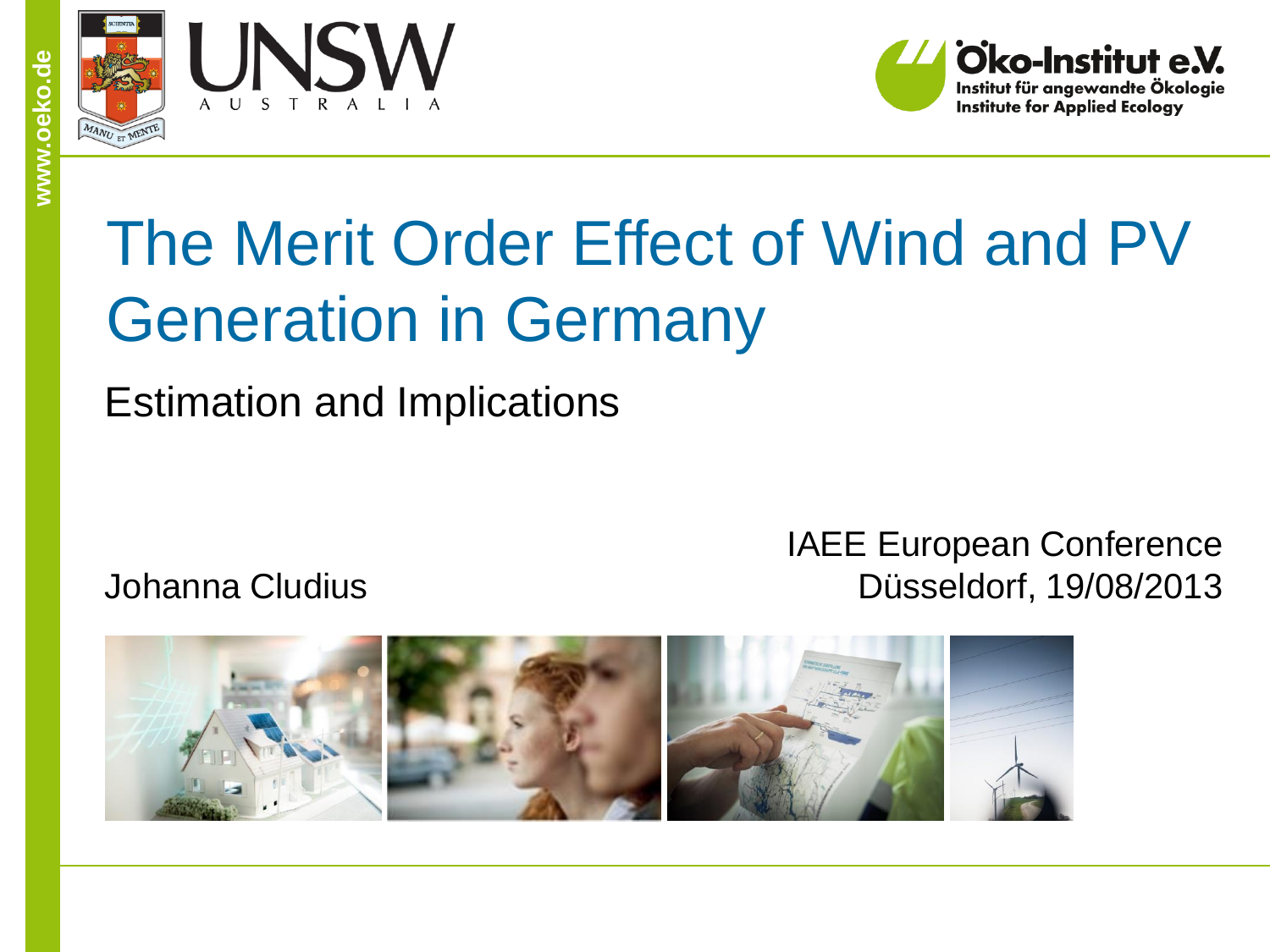#### Main findings

- Considerable merit order effects 2008-2012 & likely to grow in the future
- Likely overcompensates exempt industry for contribution to costs of RES support policy
- Costs could be more equally distributed between industry and households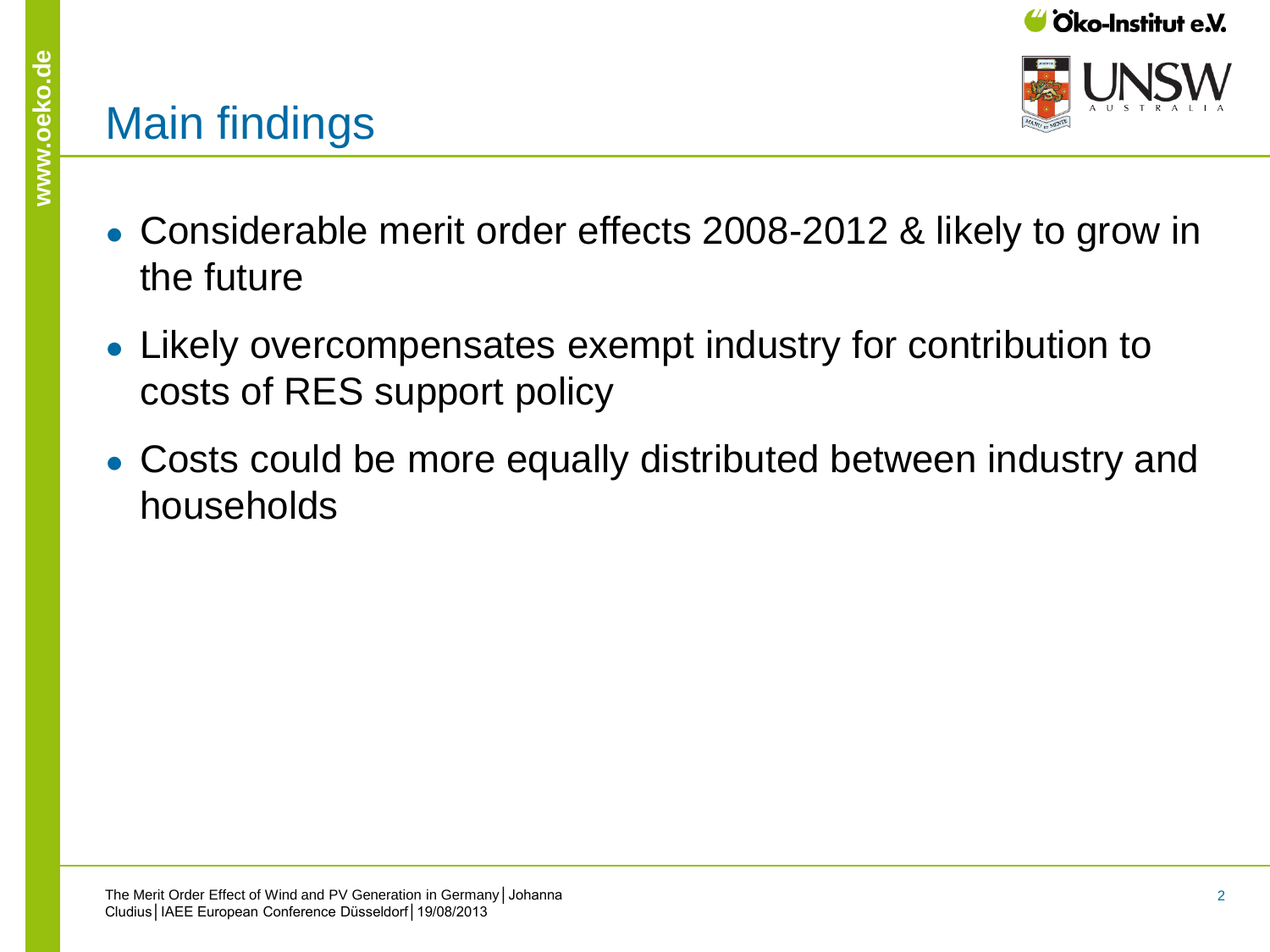**S** STRATES

INICIA/

| Overview                                                                                                                                 |
|------------------------------------------------------------------------------------------------------------------------------------------|
|                                                                                                                                          |
| <b>Data</b>                                                                                                                              |
|                                                                                                                                          |
| <b>Methods</b>                                                                                                                           |
|                                                                                                                                          |
| <b>Results</b>                                                                                                                           |
|                                                                                                                                          |
| <b>Conclusions</b>                                                                                                                       |
|                                                                                                                                          |
| The Merit Order Effect of Wind and PV Generation in Germany   Johanna<br>3<br>Cludius   IAEE European Conference Düsseldorf   19/08/2013 |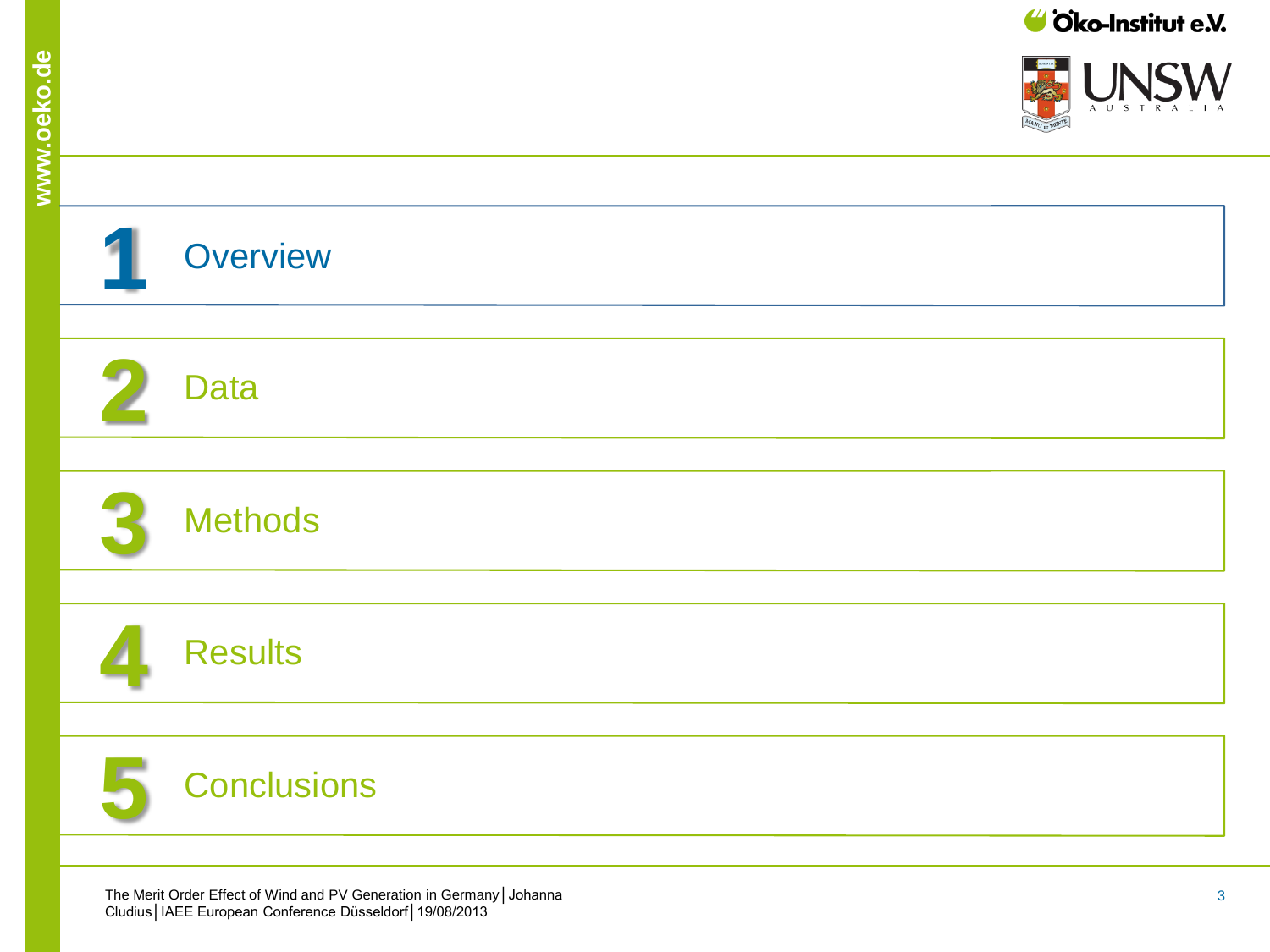



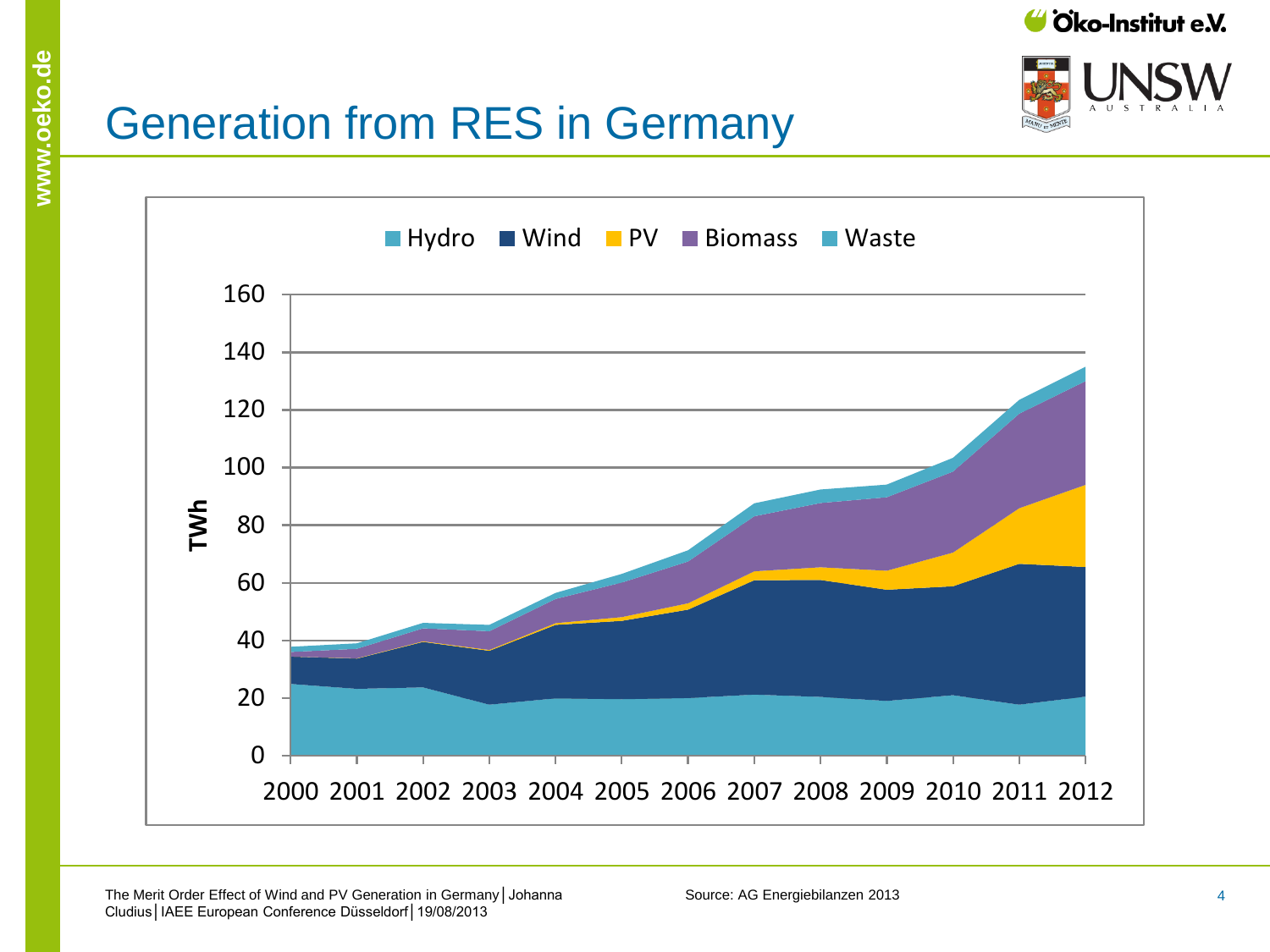

- **www.oeko.de** • Priority feed-in, purchase guarantee, fixed prices
	- Cost passed on to consumers in form of a surcharge
		- ‒ Privileged group (mainly energy-intensive industry) pay reduced surcharge of 0.05 ct/kWh
		- ‒ Non-privileged group (households, small business) pay full surcharge of 1.12 ct/kWh (2008) - 3.59 ct/kWh (2012)
		- ‒ Costs depend on: expansion path of RES, renumeration rates, but also  $CO<sub>2</sub>$  prices, fuel prices and other economic indicators, which influence electricity prices
	- Goal: At least 80% renewables in electricity consumption in 2050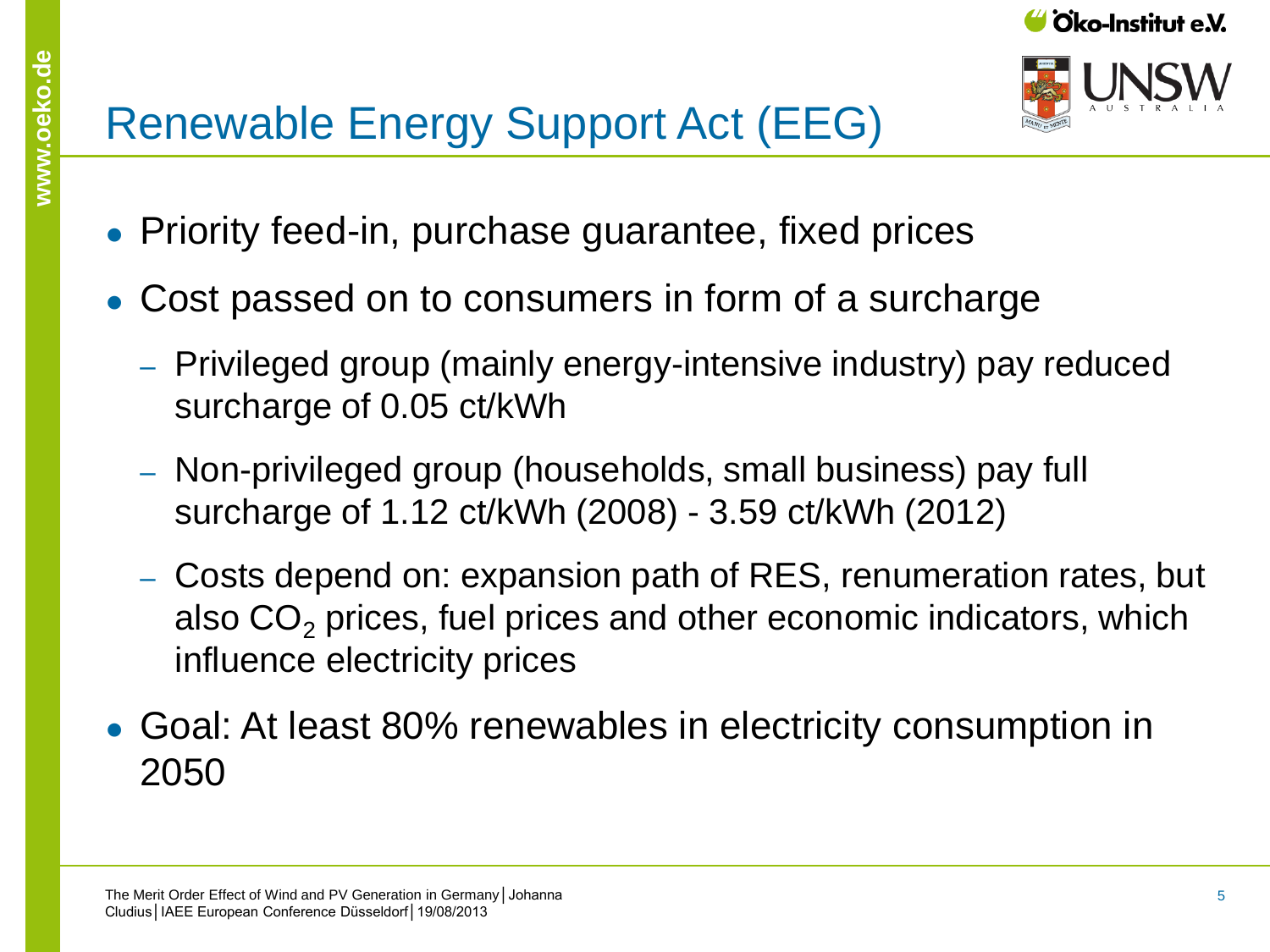



#### Stylized German merit order curve

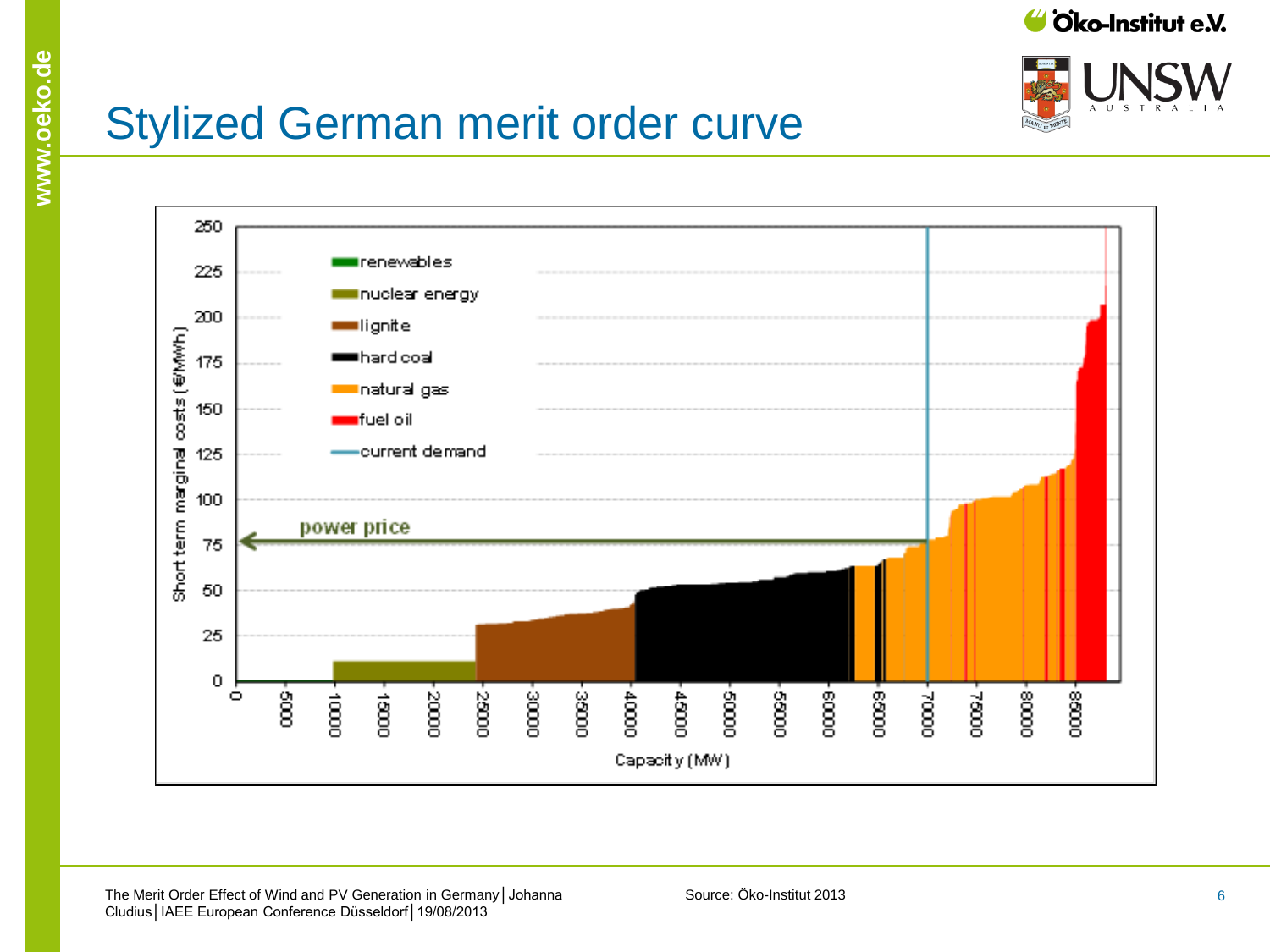$\frac{1}{2}$  and  $\frac{1}{2}$ 

INICIA/

|            | Overview                                                                                                                                              |
|------------|-------------------------------------------------------------------------------------------------------------------------------------------------------|
|            |                                                                                                                                                       |
| $\sqrt{2}$ | <b>Data</b>                                                                                                                                           |
|            |                                                                                                                                                       |
|            | <b>Methods</b>                                                                                                                                        |
|            |                                                                                                                                                       |
|            | <b>Results</b>                                                                                                                                        |
|            |                                                                                                                                                       |
|            | <b>Conclusions</b>                                                                                                                                    |
|            |                                                                                                                                                       |
|            | The Merit Order Effect of Wind and PV Generation in Germany   Johanna<br>$\overline{7}$<br>Cludius   IAEE European Conference Düsseldorf   19/08/2013 |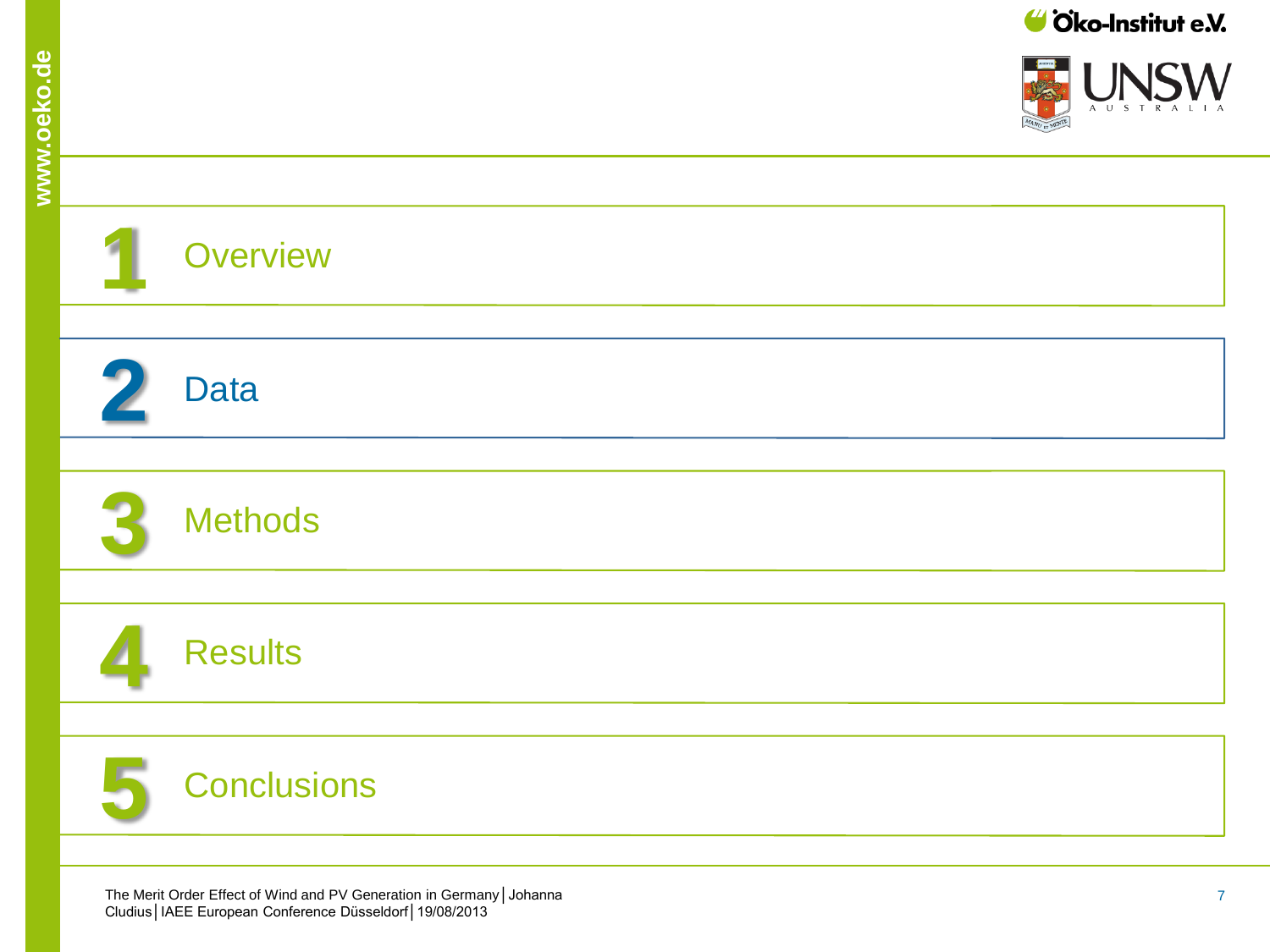

|             | 2008        |           |        | 2009  |           | 2010   |       | 2011     |              |       | 2012     |        |       |           |        |
|-------------|-------------|-----------|--------|-------|-----------|--------|-------|----------|--------------|-------|----------|--------|-------|-----------|--------|
|             | <b>Mean</b> | Min       | Max    | Mean  | Min       | Max    | Mean  | Min      | Max          | Mean  | Min      | Max    | Mean  | Min       | Max    |
| Spot (€/MWh | 65.76       | $-102.00$ | 494.00 | 38.86 | $-500.00$ | 182.00 | 44.49 | $-20.00$ | 132.00       | 51.12 | $-36.82$ | 117.49 | 42.59 | $-221.99$ | 210.00 |
| Wind (GW)   | 4.62        | 0.14      | 19.23  | 4.41  | 0.13      | 20.63  | 4.31  | 0.12     | 22.75        | 5.58  | 0.10     | 25.21  | 5.24  | 0.14      | 24.09  |
| $PV$ (GW)   |             |           |        |       |           |        | 1.10  | 0.00     | 9.04         | 2.20  | 0.00     | 13.62  | 3.19  | 0.00      | 22.20  |
| Load (GW)   | 56.42       | 34.31     | 76.76  | 52.48 | 28.98     | 72.97  | 55.77 | 34.61    | 79.88        | 55.35 | 32.39    | 76.43  | 53.46 | 29.20     | 74.48  |
| Obs.        |             | 8,783     |        |       | 8,760     |        | 8.760 |          | 3,983 for PV |       | 8,760    |        |       | 8.784     |        |

• Hourly time-series data

- EPEX Spot price, EEX: Wind, PV in-feed, entso-e: Total load
- All series stationary (ADF and Phillips-Perron Test)
- Sensitivity analysis with daily averaged data in first differences (non-stationary in levels)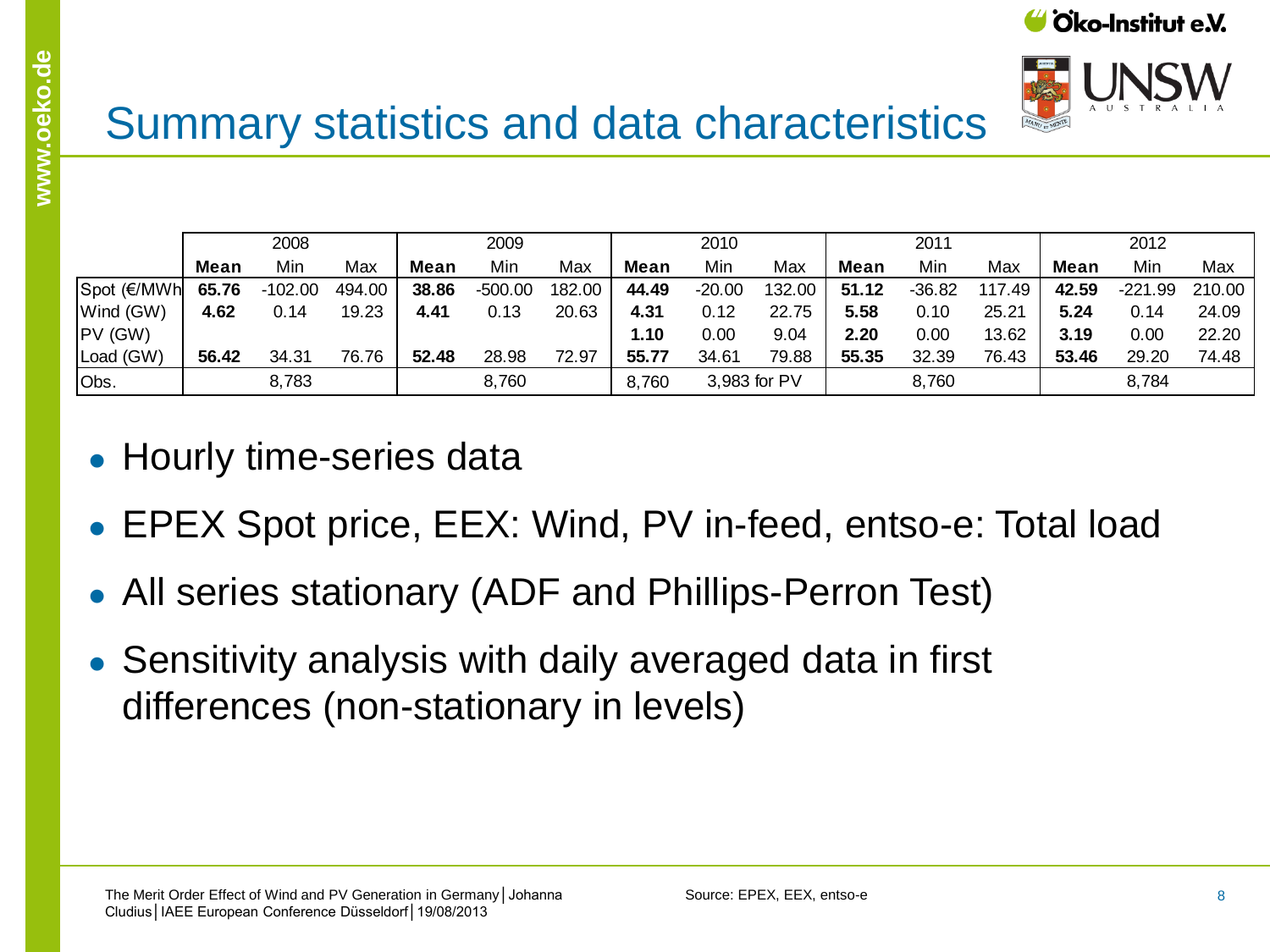



# 26/04/2012 – A sunny and windy day

**www.oeko.de**



The Merit Order Effect of Wind and PV Generation in Germany | Johanna Source: EPEX, EEX, entso-e Cludius│IAEE European Conference Düsseldorf│19/08/2013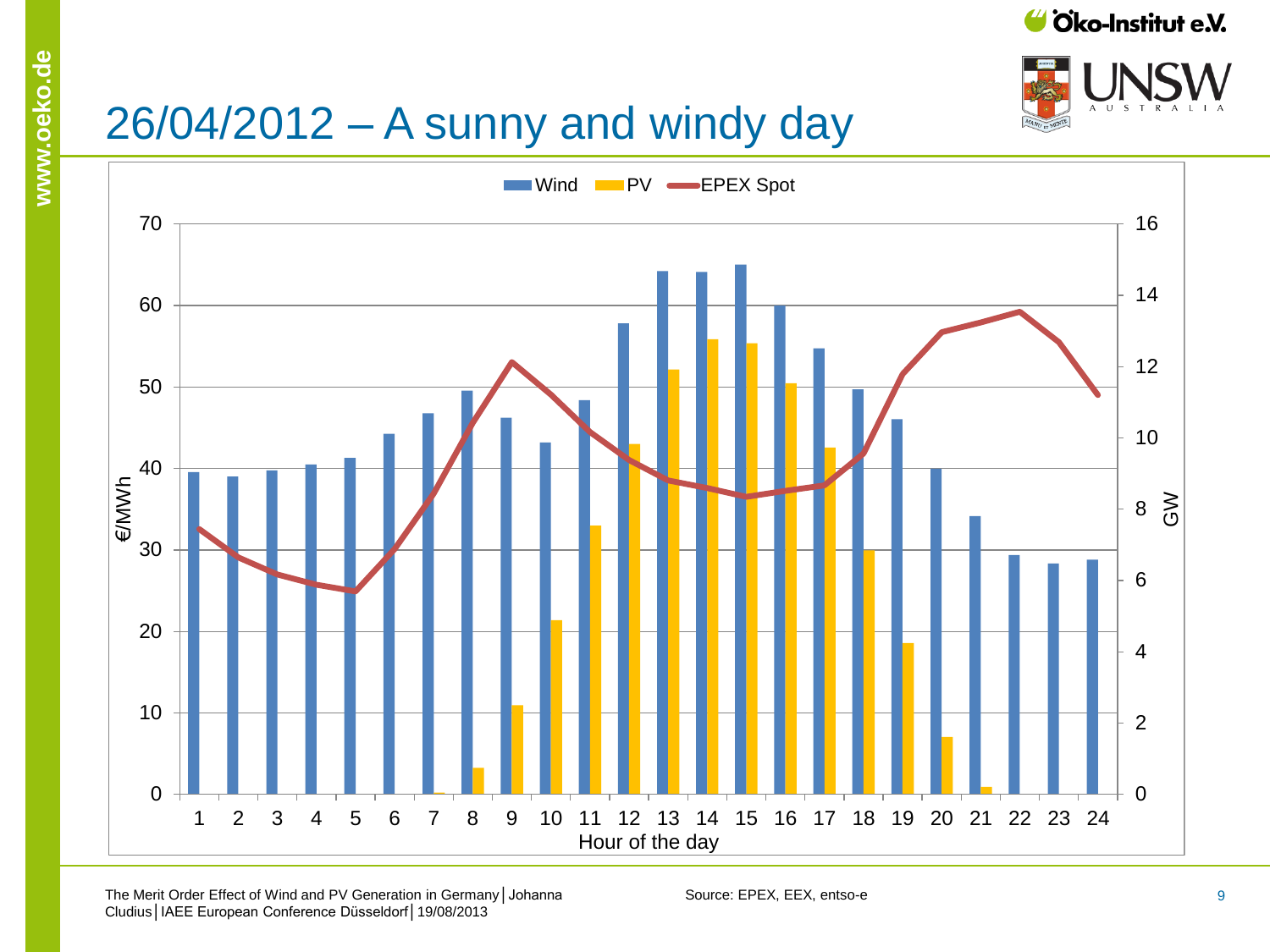a <mark>samur</mark> a l

**INICIA** 

 $\mathsf{I}$  A

| <b>Overview</b>                                                                                                                           |
|-------------------------------------------------------------------------------------------------------------------------------------------|
|                                                                                                                                           |
| <b>Data</b>                                                                                                                               |
|                                                                                                                                           |
| <b>Methods</b>                                                                                                                            |
|                                                                                                                                           |
| <b>Results</b>                                                                                                                            |
|                                                                                                                                           |
| <b>Conclusions</b>                                                                                                                        |
|                                                                                                                                           |
| The Merit Order Effect of Wind and PV Generation in Germany   Johanna<br>10<br>Cludius   IAEE European Conference Düsseldorf   19/08/2013 |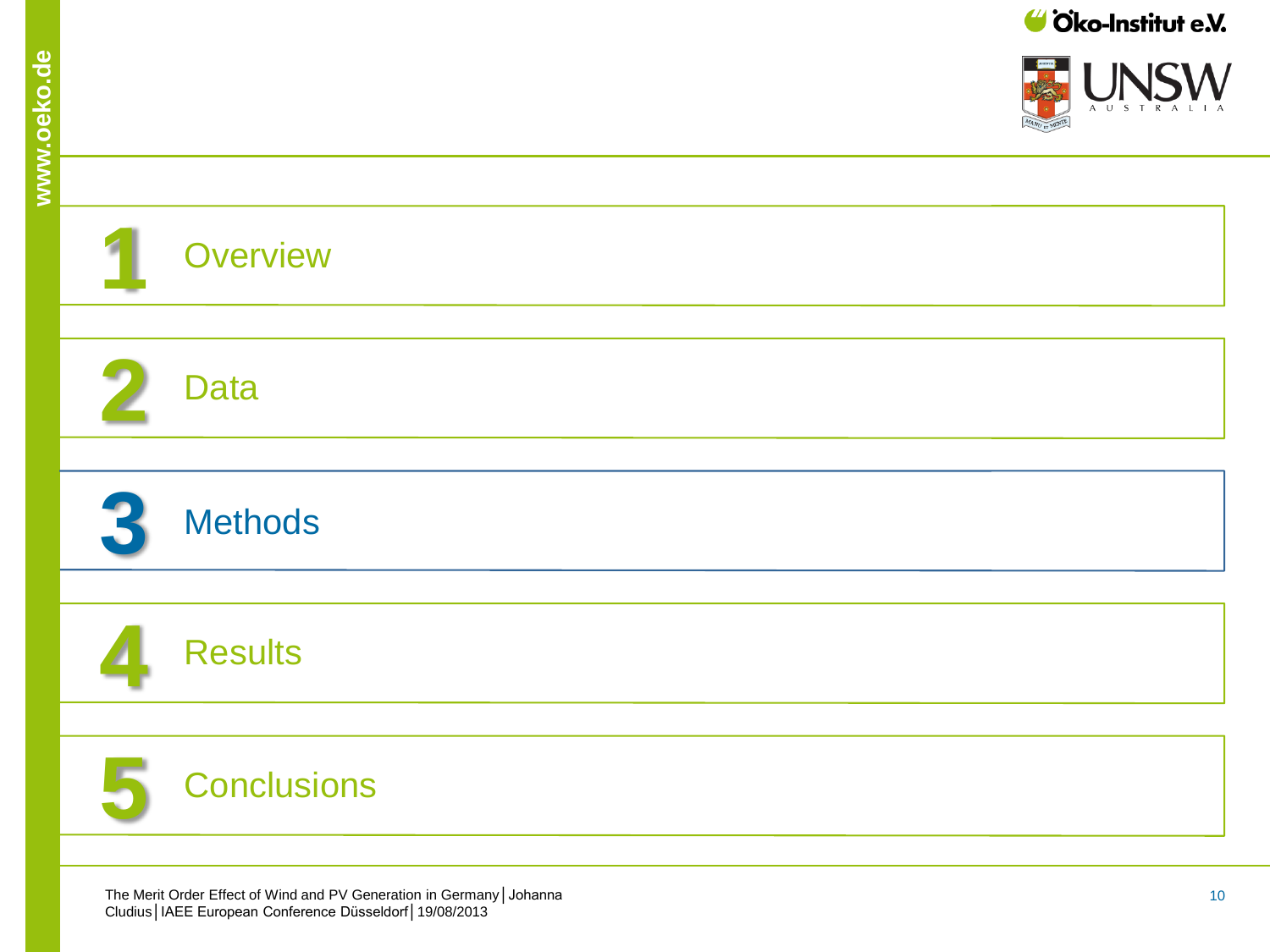

Oko-Institut e.V.

## **Estimation method**

$$
Spott = \beta_1 windt + \beta_2 pvt + \beta_3 loadt + \sum_{k=1}^{23} \beta_{k+3} dhkt + \sum_{l=1}^{7} \beta_{l+26} ddlt + \sum_{m=1}^{11} \beta_{m+33} dmmt + \sum_{n=1}^{4} \beta_{n+44} dynt + ut
$$

- EPEX Spot dependent on wind and pv in-feed and total load + seasonal dummies
- OLS regression with Newey-West standard errors
- Assumption: Inelastic demand in the short run
- Assumption: Omitted variables (fuel prices, etc.) uncorrelated with explanatory variables
- Alternative specifications lead to very similar results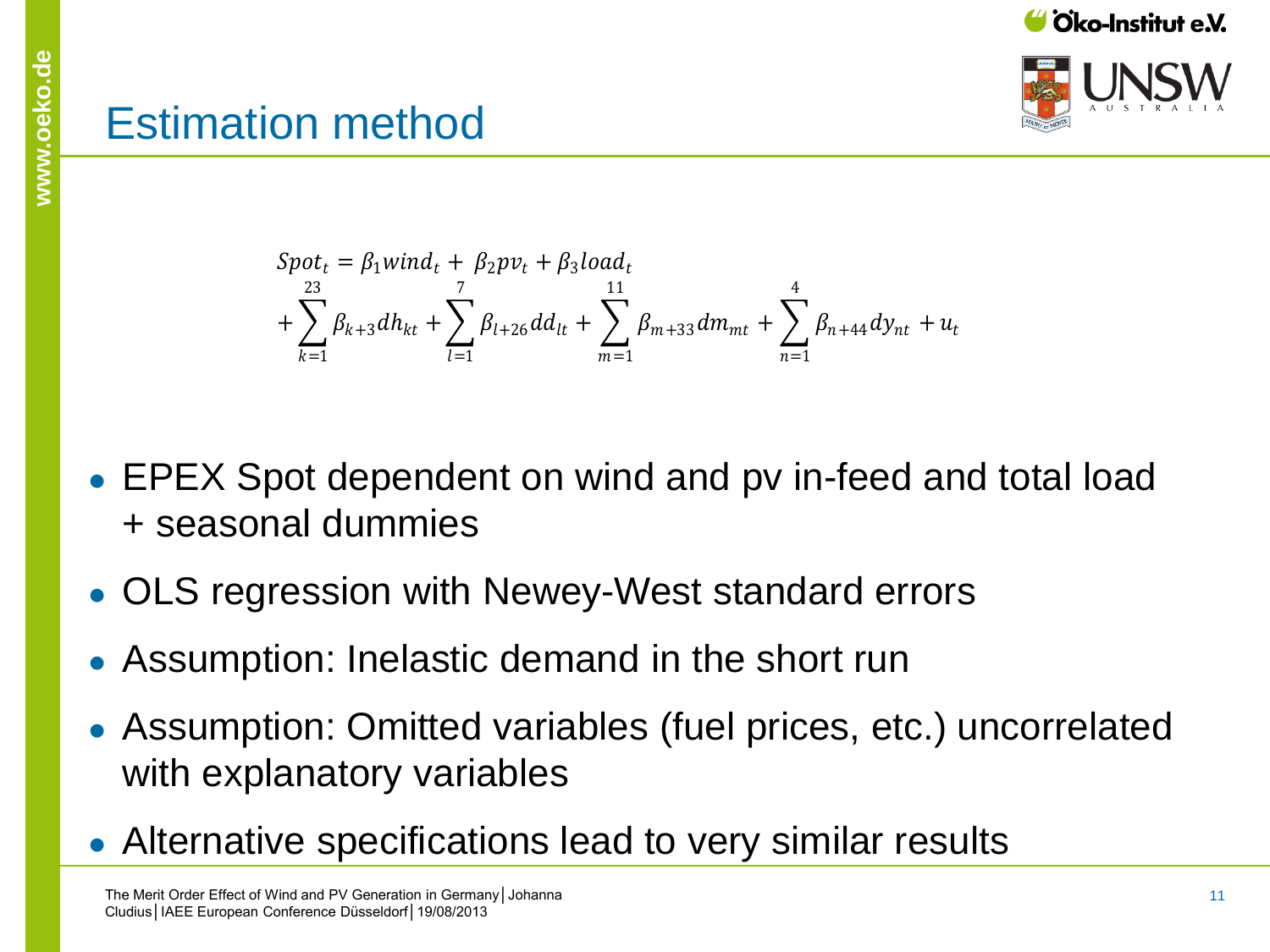

Total average M0 effect  $_{\text{y}}=$  $\beta_{1y}$  × load – weighted av(wind)<sub>y</sub> +  $\beta_{2y}$  × load – weighted av(PV)<sub>y</sub>

• Specific yearly effects multiplied by load-weighted average wind and PV in-feed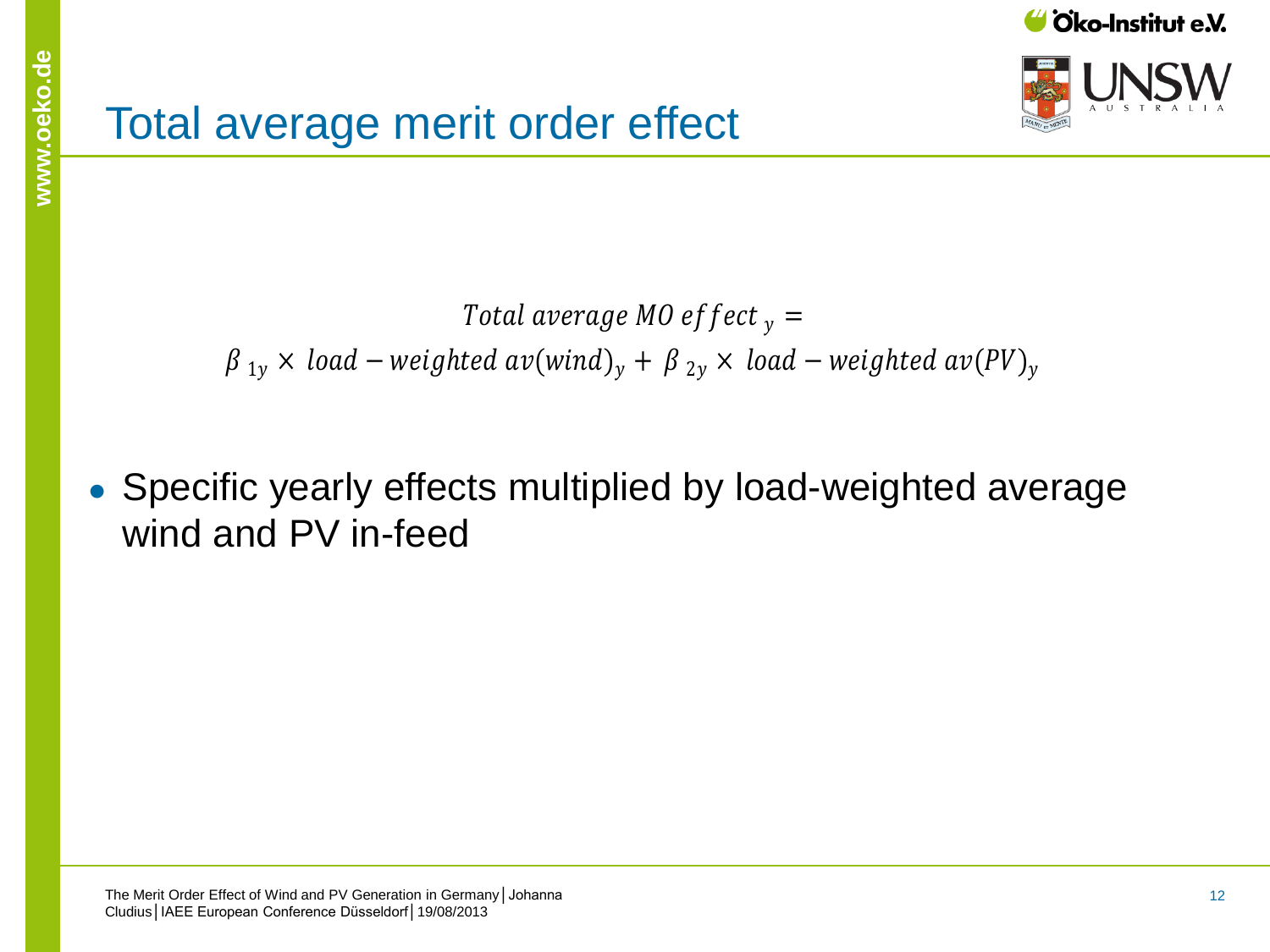**S** STRATES

INICIA/

| Overview                                                                                                                                  |
|-------------------------------------------------------------------------------------------------------------------------------------------|
|                                                                                                                                           |
| <b>Data</b>                                                                                                                               |
|                                                                                                                                           |
| <b>Methods</b>                                                                                                                            |
|                                                                                                                                           |
| <b>Results</b>                                                                                                                            |
|                                                                                                                                           |
| <b>Conclusions</b>                                                                                                                        |
|                                                                                                                                           |
| The Merit Order Effect of Wind and PV Generation in Germany   Johanna<br>13<br>Cludius   IAEE European Conference Düsseldorf   19/08/2013 |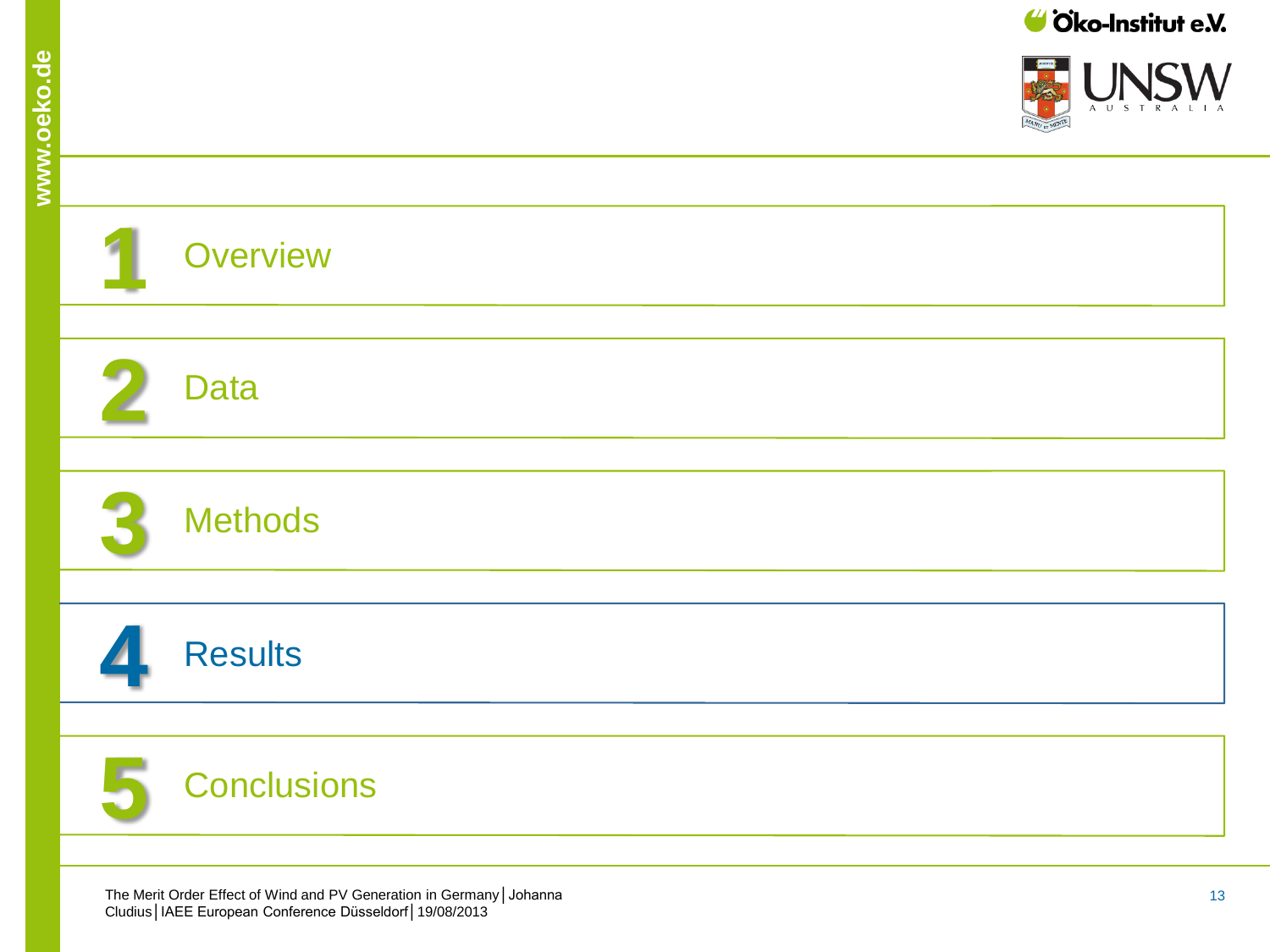



### Specific merit order effects of wind and PV

|                                                                             | 2008       | 2009                      | 2010<br>(first half) | 2011                      | 2012       |  |  |
|-----------------------------------------------------------------------------|------------|---------------------------|----------------------|---------------------------|------------|--|--|
| Wind                                                                        | $-2.27***$ | $-1.72***$                | $-1.15***$           | $-0.97***$                | $-1.07***$ |  |  |
|                                                                             | (0.09)     | (0.18)                    | (0.07)               | (0.05)                    | (0.06)     |  |  |
| PV                                                                          |            |                           | $-0.84***$           | $-0.90***$                | $-1.29***$ |  |  |
|                                                                             |            |                           | (0.16)               | (0.07)                    | (0.11)     |  |  |
| Load                                                                        | $2.58***$  | $1.36***$                 | $1.27***$            | $1.13***$                 | $1.65***$  |  |  |
|                                                                             | (0.07)     | (0.06)                    | (0.06)               | (0.05)                    | (0.15)     |  |  |
| Hourly dummies                                                              | X          | X                         | X                    | X                         | X.         |  |  |
| Daily dummies                                                               | X          | X                         | X                    | X                         | X          |  |  |
| Monthly dummies                                                             | X          | X                         | X                    | X                         | X          |  |  |
| Yearly dummies                                                              | X          | X                         | X.                   | X                         | X          |  |  |
| Adjusted R2                                                                 | 0.80       | 0.66                      | 0.81                 | 0.81                      | 0.69       |  |  |
| <b>DW-Statistic</b>                                                         | 0.54       | 0.64                      | 0.42                 | 0.42                      | 0.33       |  |  |
| <b>Observations</b>                                                         | 8,783      | 8,760                     | 3,983                | 8,760                     | 8,784      |  |  |
| Time frame                                                                  |            | 01/01/2008 - 01/01/2009 - | 19/07/2010 -         | 01/01/2011 - 01/01/2012 - |            |  |  |
|                                                                             | 31/12/2008 | 31/12/2009                | 31/21/2010           | 31/21/2011                | 31/21/2012 |  |  |
| Newey-West standard errors in parentheses, robust to heteroskedasticity and |            |                           |                      |                           |            |  |  |
| *** significant at the 99% confidence level                                 |            |                           |                      |                           |            |  |  |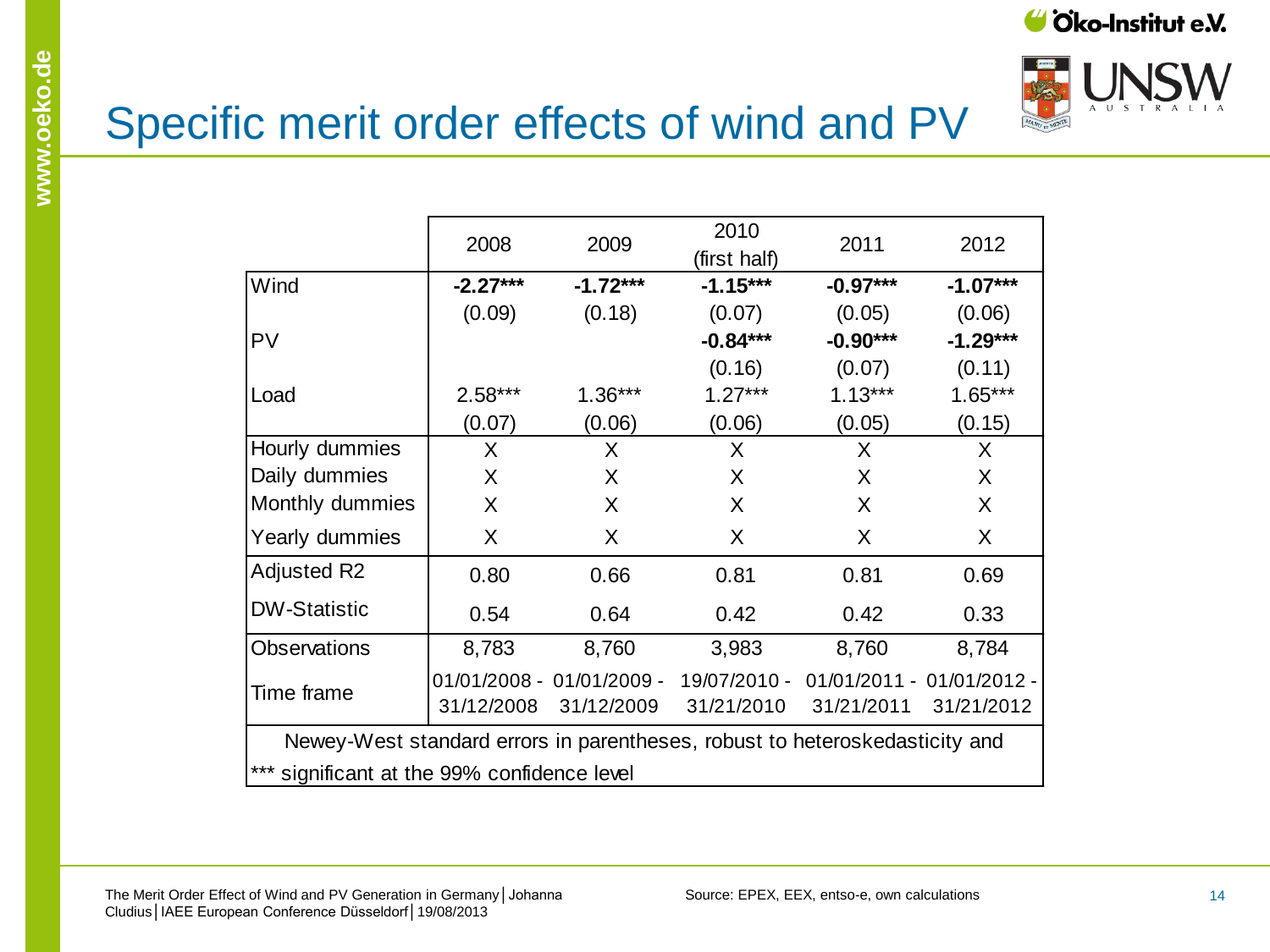



|                                                         | 2008       | 2009       | 2010<br>(2nd half) | 2011       | 2012       |
|---------------------------------------------------------|------------|------------|--------------------|------------|------------|
| Wind specific effect $(\epsilon/MWh)$                   | $-2.27***$ | $-1.72***$ | $-1.15***$         | $-0.97***$ | $-1.07***$ |
| Load-weighted average wind in-feed per hour (GW/h)      | 4.76       | 4.51       | 4.41               | 5.63       | 5.20       |
| Wind total effect (€/MWh)                               | $-10.80$   | $-7.76$    | $-5.06$            | $-5.49$    | $-5.58$    |
| $ PV$ specific effect $(E/MWh)$                         |            |            | $-0.84***$         | $-0.90***$ | $-1.29***$ |
| Load-weighted average PV in-feed per hour (GW/h)        |            |            | 1.17               | 2.41       | 3.52       |
| PV total effect (€/MWh)                                 |            |            | $-0.98$            | $-2.17$    | $-4.56$    |
| Total average merit order effect of wind and PV (€/MWh) | $-10.80$   | $-7.76$    | $-6.04$            | $-7.67$    | $-10.13$   |

- Higher effects in years with high demand, high fuel prices
- Additionally: Regulatory effects, cf. 2009
- Recently, effects rising because of additional RES capacity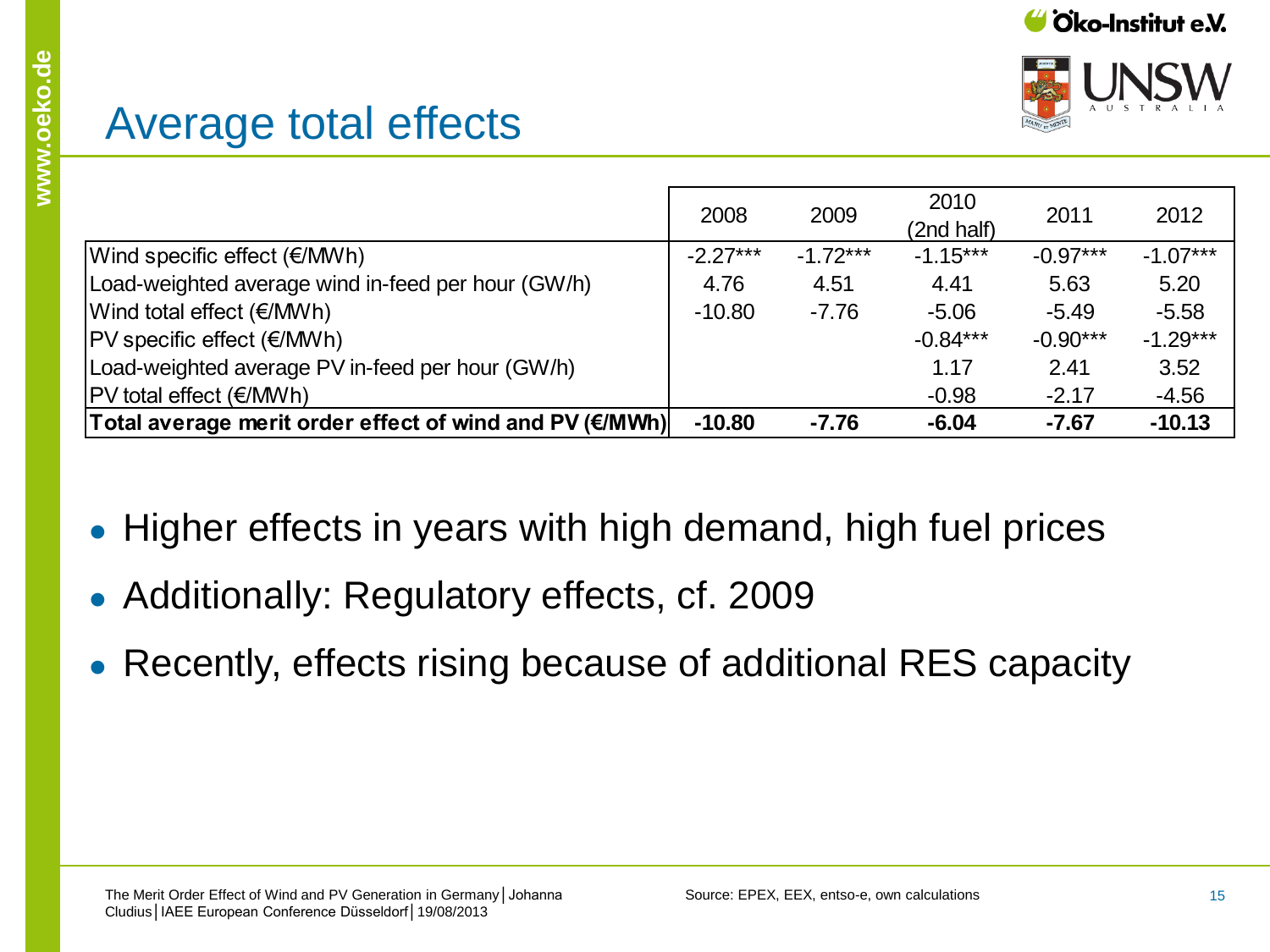



## Compared to results of other studies



The Merit Order Effect of Wind and PV Generation in Germany│Johanna Source: EPEX, EEX, entso-e, own calculations Cludius│IAEE European Conference Düsseldorf│19/08/2013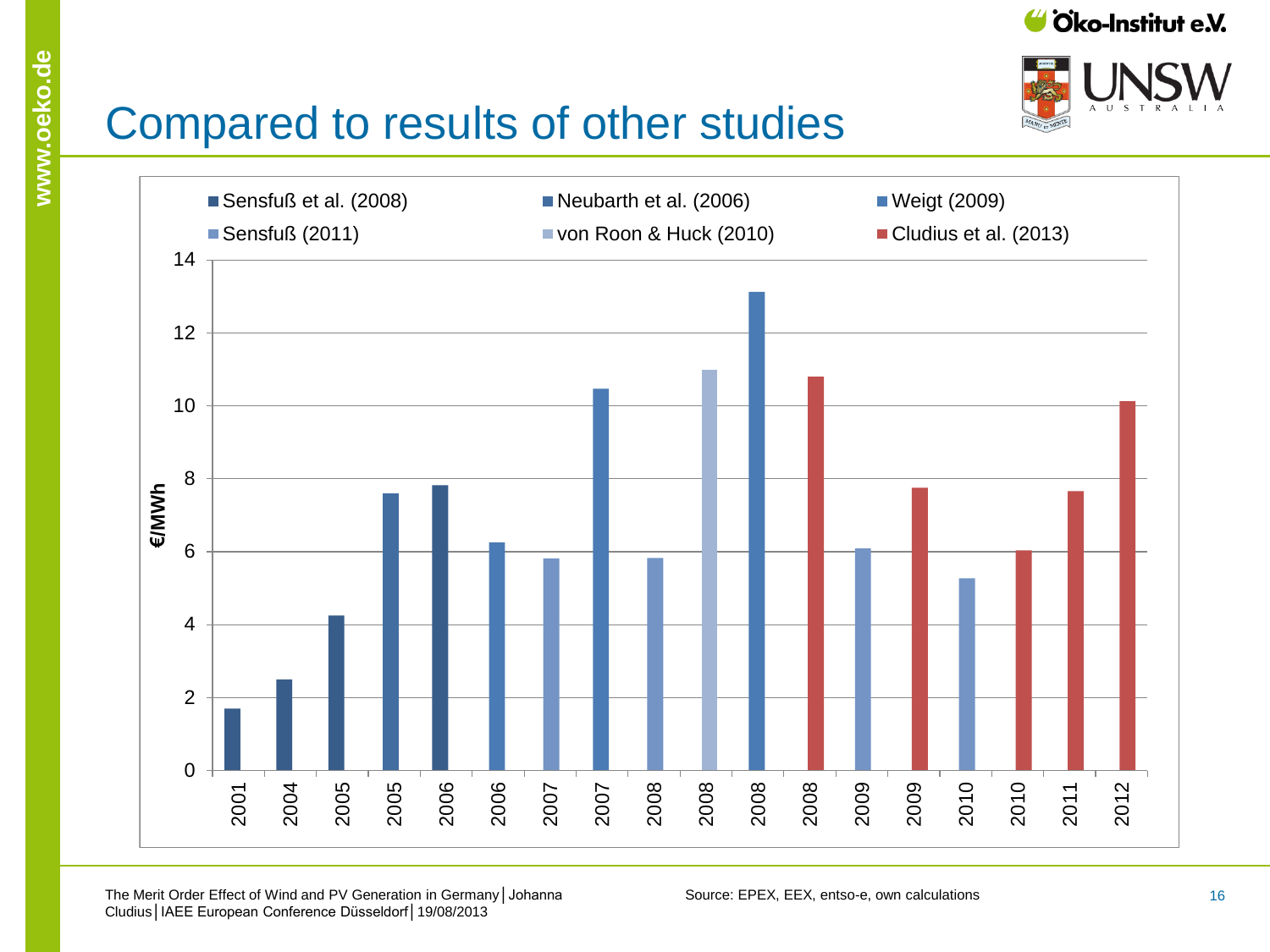

| Benefits and costs of EEG in 2012             | Merit order effect<br>(ct/kWh) | Surcharge<br>(ct/kWh) |  |
|-----------------------------------------------|--------------------------------|-----------------------|--|
|                                               | $-1.01$                        |                       |  |
| Privileged group (energy-intensive companies) |                                | 0.05                  |  |
| Non-privileged group (households)             |                                | 3.59                  |  |
|                                               |                                |                       |  |

- Merit order effect likely overcompensates energy-intensive industry for contribution to cost of EEG
- Results for 2012 imply reduced surcharge could be set at 1 ct/kWh instead of 0.05 ct/kWh
- Surcharge for households would be reduced if surcharge for industry closer to merit order effect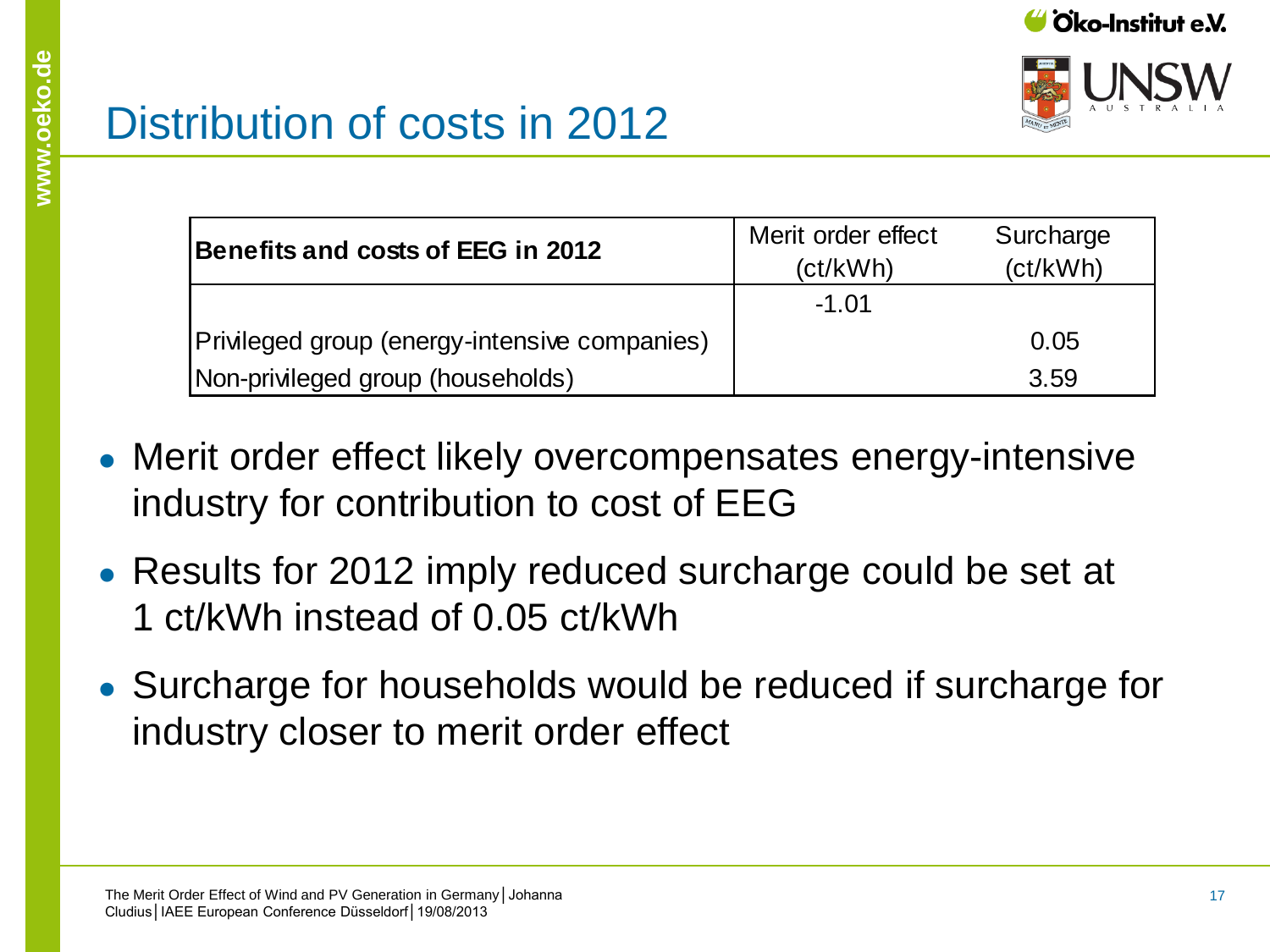a <mark>samur</mark> a l

**INICIA** 

 $\mathsf{I}$  A

| <b>Overview</b>                                                                                                                           |
|-------------------------------------------------------------------------------------------------------------------------------------------|
|                                                                                                                                           |
| <b>Data</b>                                                                                                                               |
|                                                                                                                                           |
| <b>Methods</b>                                                                                                                            |
|                                                                                                                                           |
| <b>Results</b>                                                                                                                            |
|                                                                                                                                           |
| <b>Conclusions</b>                                                                                                                        |
|                                                                                                                                           |
| The Merit Order Effect of Wind and PV Generation in Germany   Johanna<br>18<br>Cludius   IAEE European Conference Düsseldorf   19/08/2013 |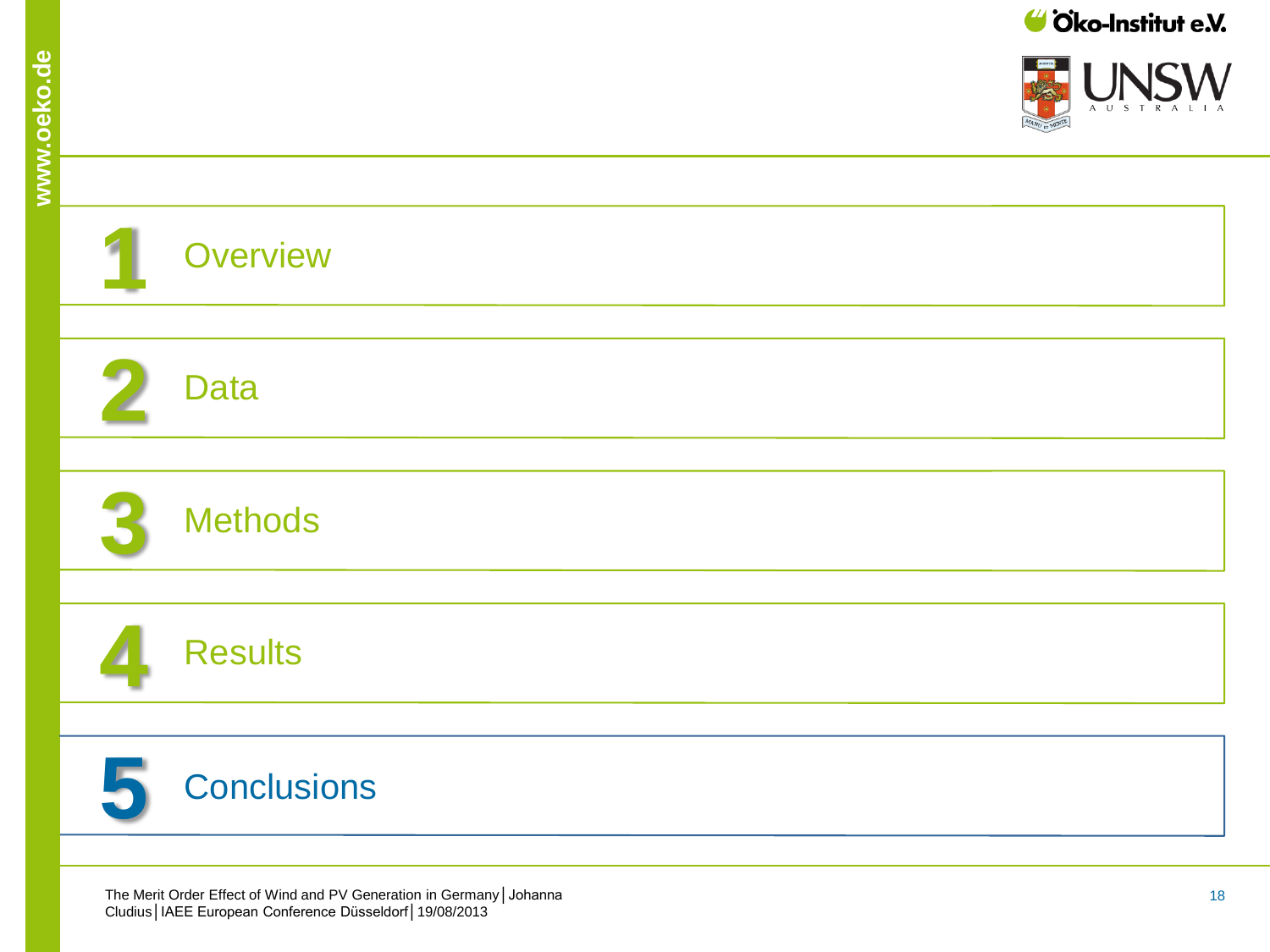#### **Conclusions**



- Considerable merit order effects averaging 10  $\epsilon$ /MWh in 2012
- Benefits and costs of EEG could be distributed more equally
	- ‒ Raise reduced surcharge
	- ‒ Pass merit order effect on to households

• Limitations: Long-term effects, e.g. environmental and energy security benefits, investment in generation / network capacity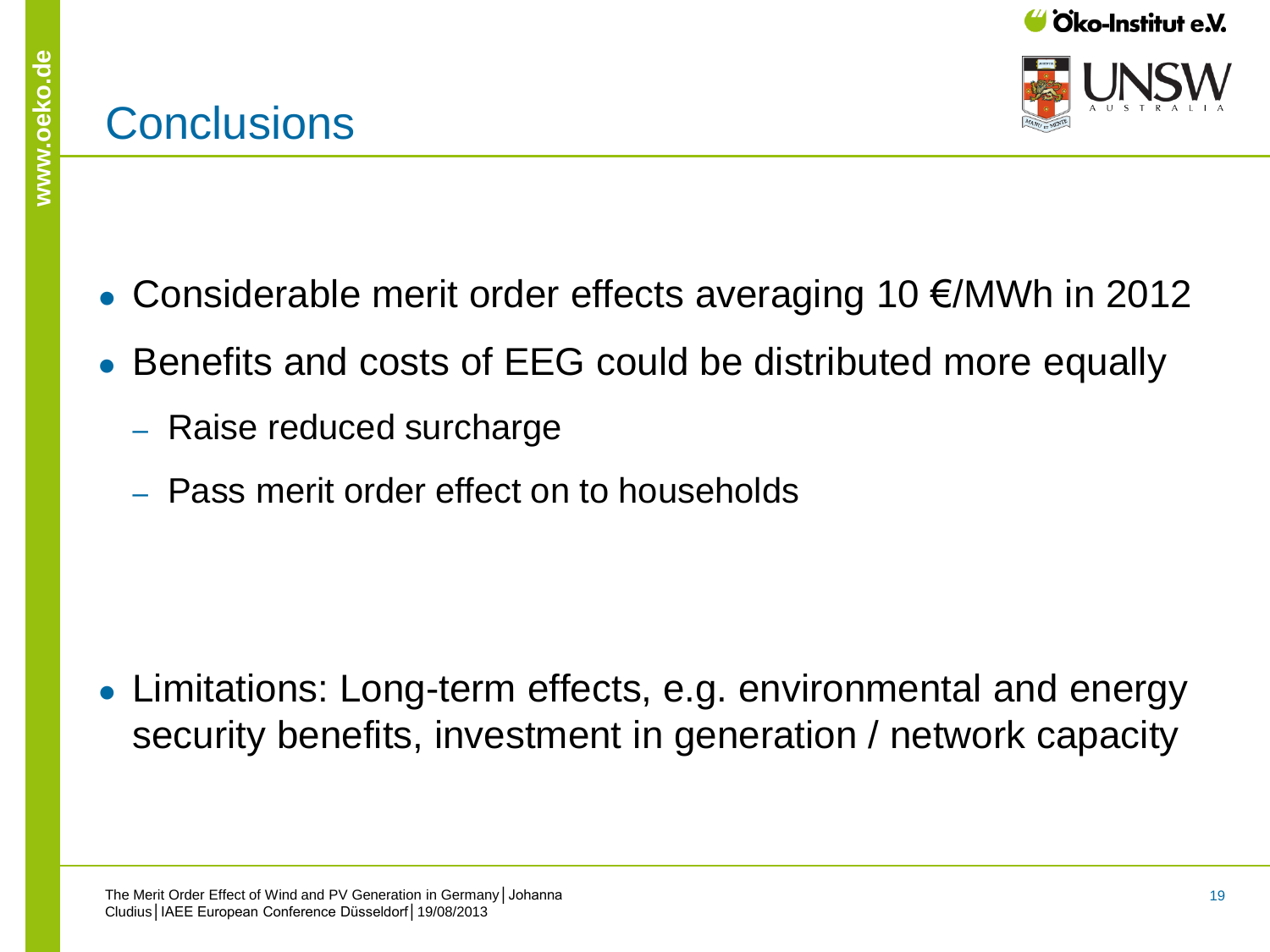#### Corresponding author

#### **Johanna Cludius**

**The University of New South Wales**

Sydney, Australia E-Mail: j.cludius@unsw.edu.au

#### **Öko -Institut e.V.**

Schicklerstr. 5-7 10179 Berlin E-Mail: j.cludius@oeko.de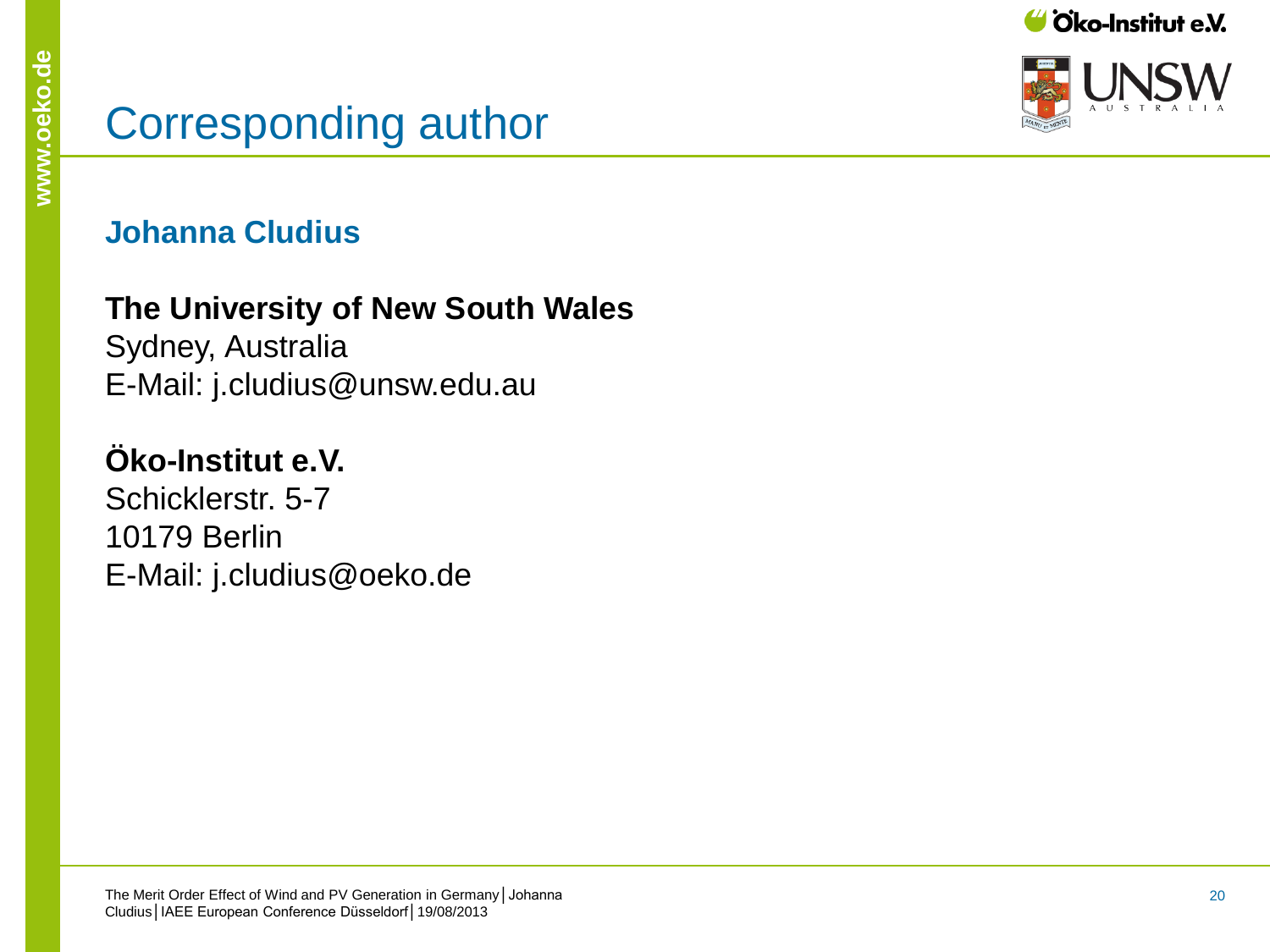



# Thank you for your attention!

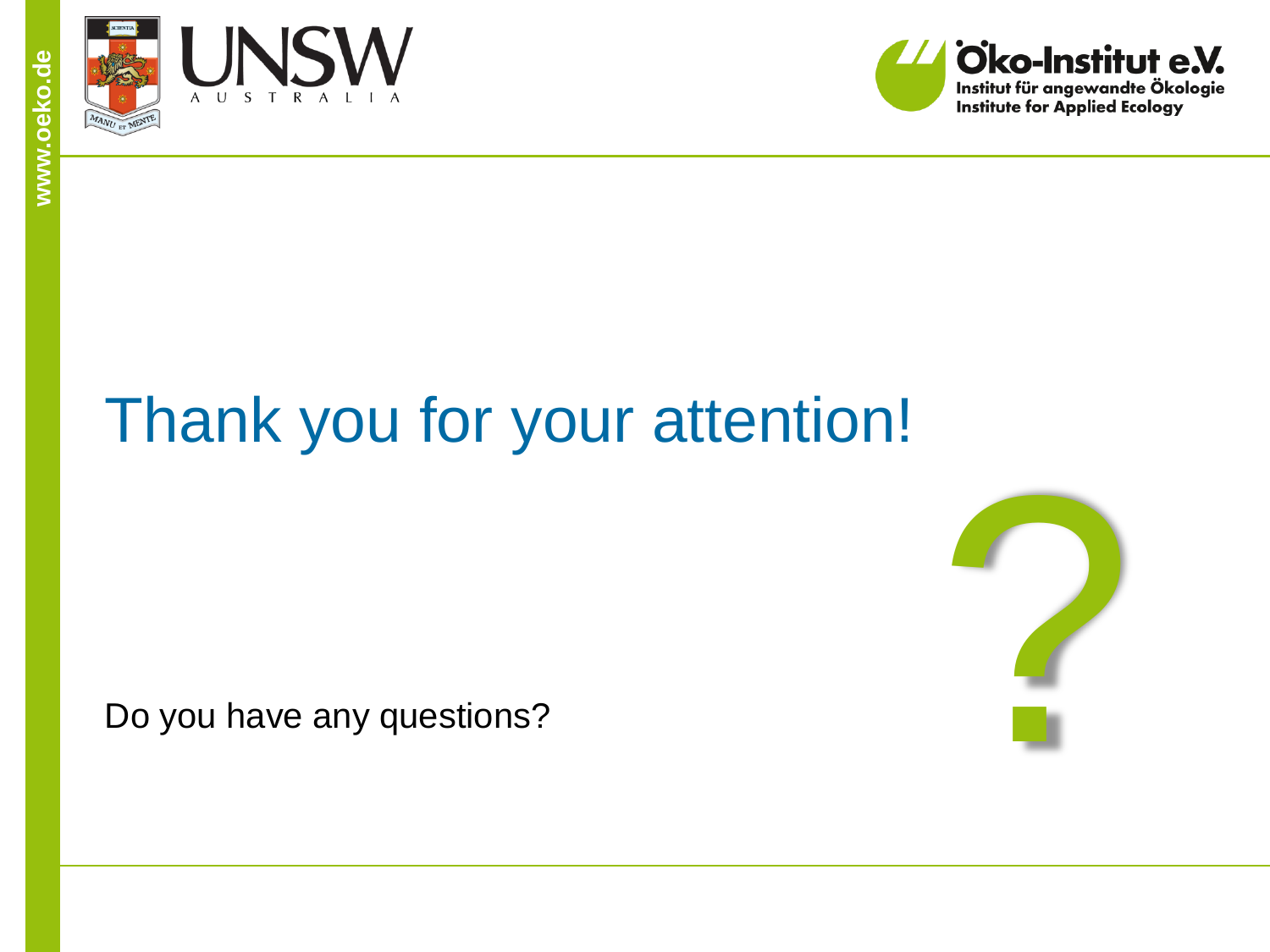

#### Forecasting merit order effects

- 2012 data on spot prices, wind, PV, load
	- ‒ Scale data to meet forecast by TSOs

| Wh           | 2013 | 2014 | 2015    | 2016 | 2017 |
|--------------|------|------|---------|------|------|
| ≀ D∖∶        | 35   |      | 50      | 53   | 53   |
| Wind onshore | 56   | 59   | 21<br>ັ | 65   | 68   |

- ‒ Apply estimated specific merit order effects, differentiated by load level
- ‒ Assumption: Conditions (fuel prices, climatic, conventional power plant fleet) identical to 2012; constant load
- Predicted average merit order effects
- $\bullet$  Predicted revenue factors for wind and PV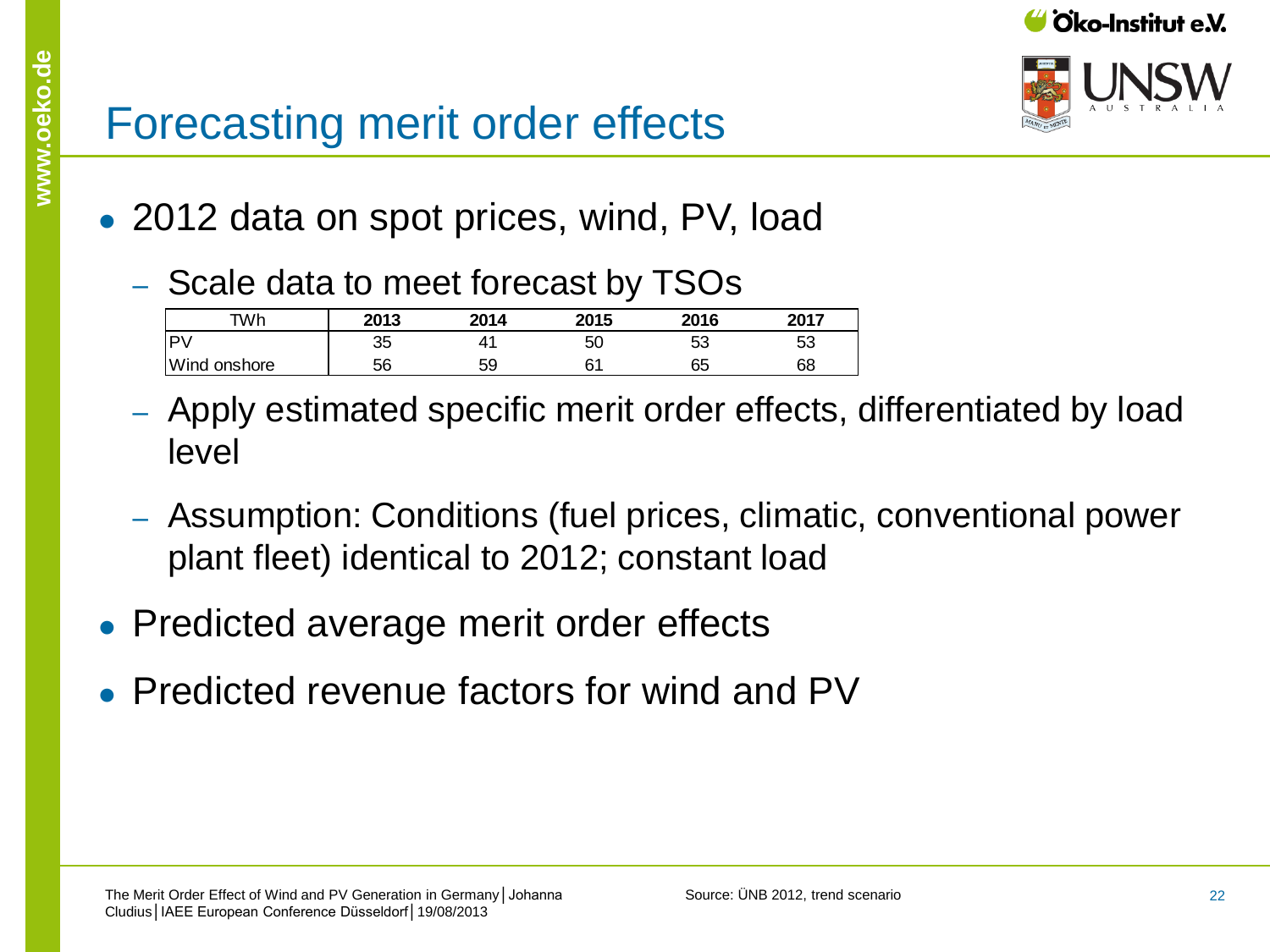



#### Forecast merit order effects



The Merit Order Effect of Wind and PV Generation in Germany│Johanna Source: EPEX, EEX, entso-e, own calculations Cludius│IAEE European Conference Düsseldorf│19/08/2013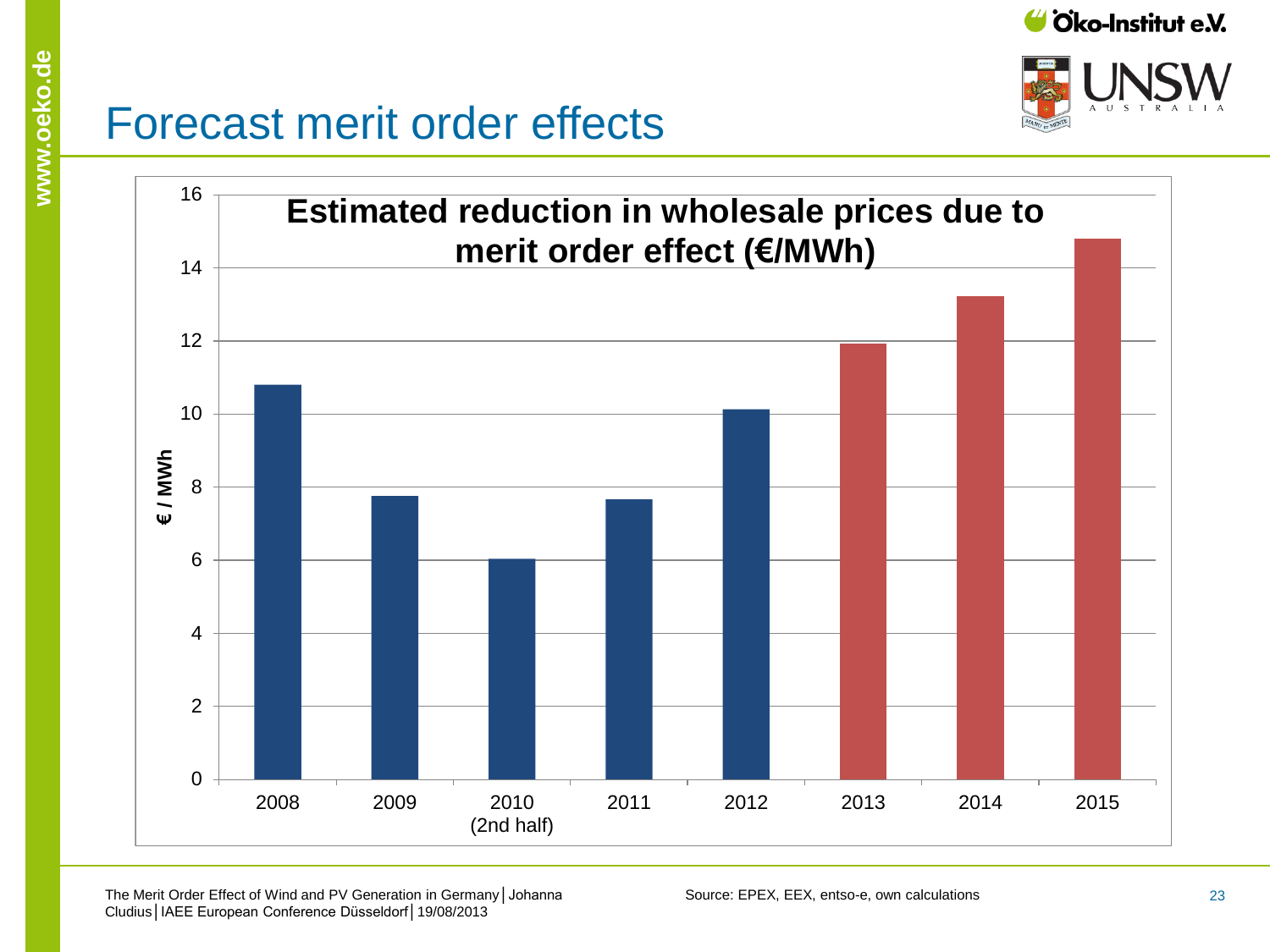

24



#### Revenue factors for wind and PV



Source: EPEX, EEX, entso-e, own calculations, Brainpool (2011), ÜNB (2011)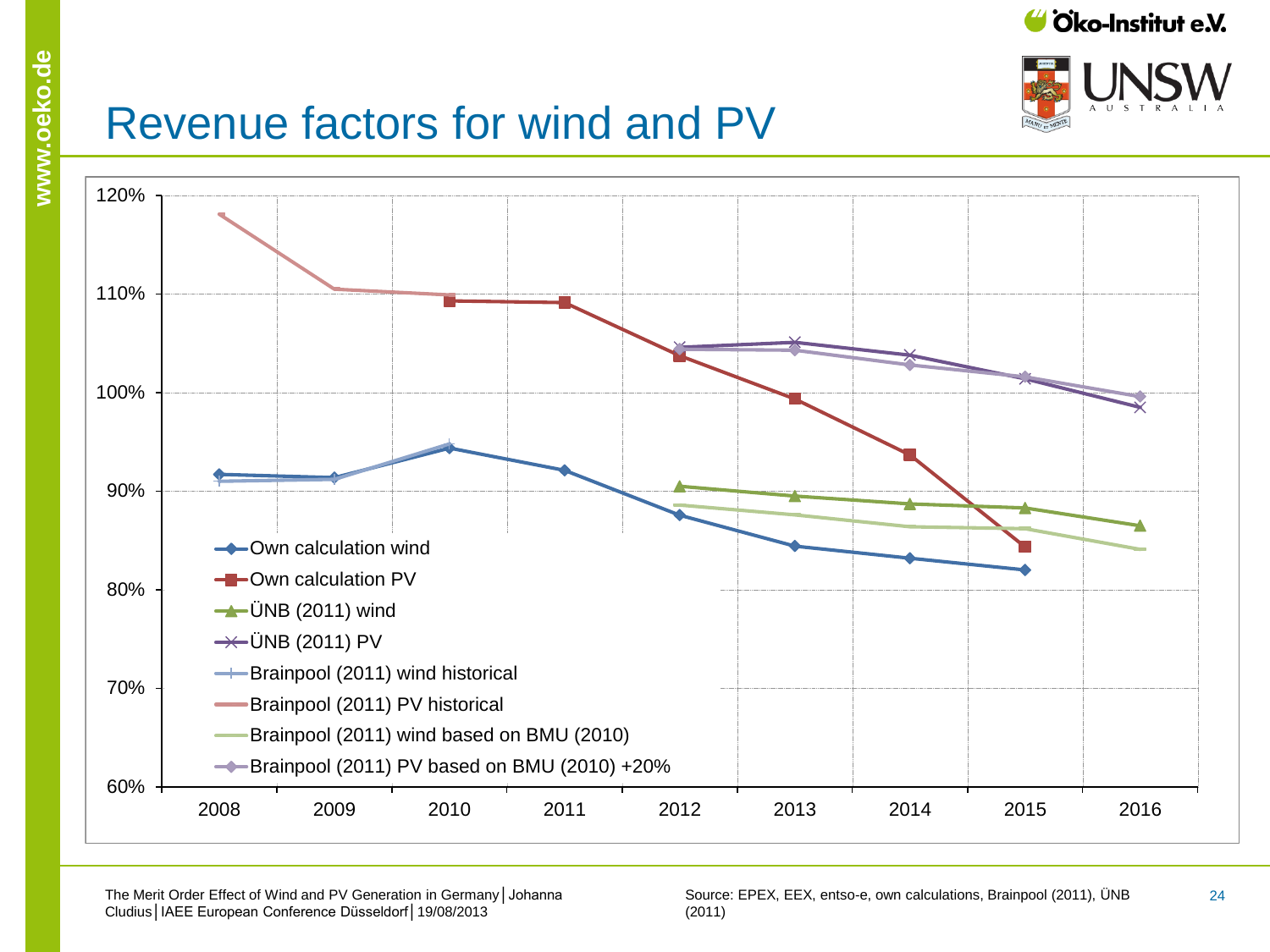



## Sensitivity analysis using daily averages

|                                                                                             | 2008       | 2009                      | 2010<br>(first half) | 2011       | 2012                                   | 2010-12    |  |
|---------------------------------------------------------------------------------------------|------------|---------------------------|----------------------|------------|----------------------------------------|------------|--|
| Wind                                                                                        | $-2.21***$ | $-1.53***$                | $-1.13***$           | $-0.94***$ | $-1.20***$                             | $-1.09***$ |  |
|                                                                                             | (0.21)     | (0.23)                    | (0.12)               | (0.10)     | (0.09)                                 | (0.06)     |  |
| <b>PV</b>                                                                                   |            |                           | $-0.001$             | $-0.96***$ | $-0.91***$                             | $-0.88***$ |  |
|                                                                                             |            |                           | (0.65)               | (0.28)     | (0.26)                                 | (0.18)     |  |
| Load                                                                                        | $2.07***$  | $0.73***$                 | $0.94***$            | $0.75***$  | $1.45***$                              | $1.09***$  |  |
|                                                                                             | (0.18)     | (0.21)                    | (0.22)               | (0.15)     | (0.27)                                 | (0.17)     |  |
| Hourly dummies                                                                              | X          | X                         | X                    | X          | X                                      | X          |  |
| Daily dummies                                                                               | X          | X                         | X                    | X          | X                                      | X          |  |
| Monthly dummies                                                                             | X          | X                         | X                    | X          | X                                      | X          |  |
| Yearly dummies                                                                              | X          | X                         | X                    | X          | X                                      | X          |  |
| <b>Adjusted R2</b>                                                                          | 0.78       | 0.51                      | 0.77                 | 0.74       | 0.66                                   | 0.69       |  |
| <b>DW-Statistic</b>                                                                         | 2.56       | 2.68                      | 2.54                 | 2.64       | 2.33                                   | 2.40       |  |
| <b>Observations</b>                                                                         | 8,783      | 8,760                     | 3,983                | 8,760      | 8,784                                  | 21,527     |  |
|                                                                                             |            | 01/01/2008 - 01/01/2009 - | 19/07/2010 -         |            | 01/01/2011 - 01/01/2012 - 19/07/2010 - |            |  |
| Time frame                                                                                  | 31/12/2008 | 31/12/2009                | 31/21/2010           | 31/21/2011 | 31/21/2012                             | 12/12/2012 |  |
| Newey-West standard errors in parentheses, robust to heteroskedasticity and autocorrelation |            |                           |                      |            |                                        |            |  |
| *** significant at the 99% confidence level                                                 |            |                           |                      |            |                                        |            |  |